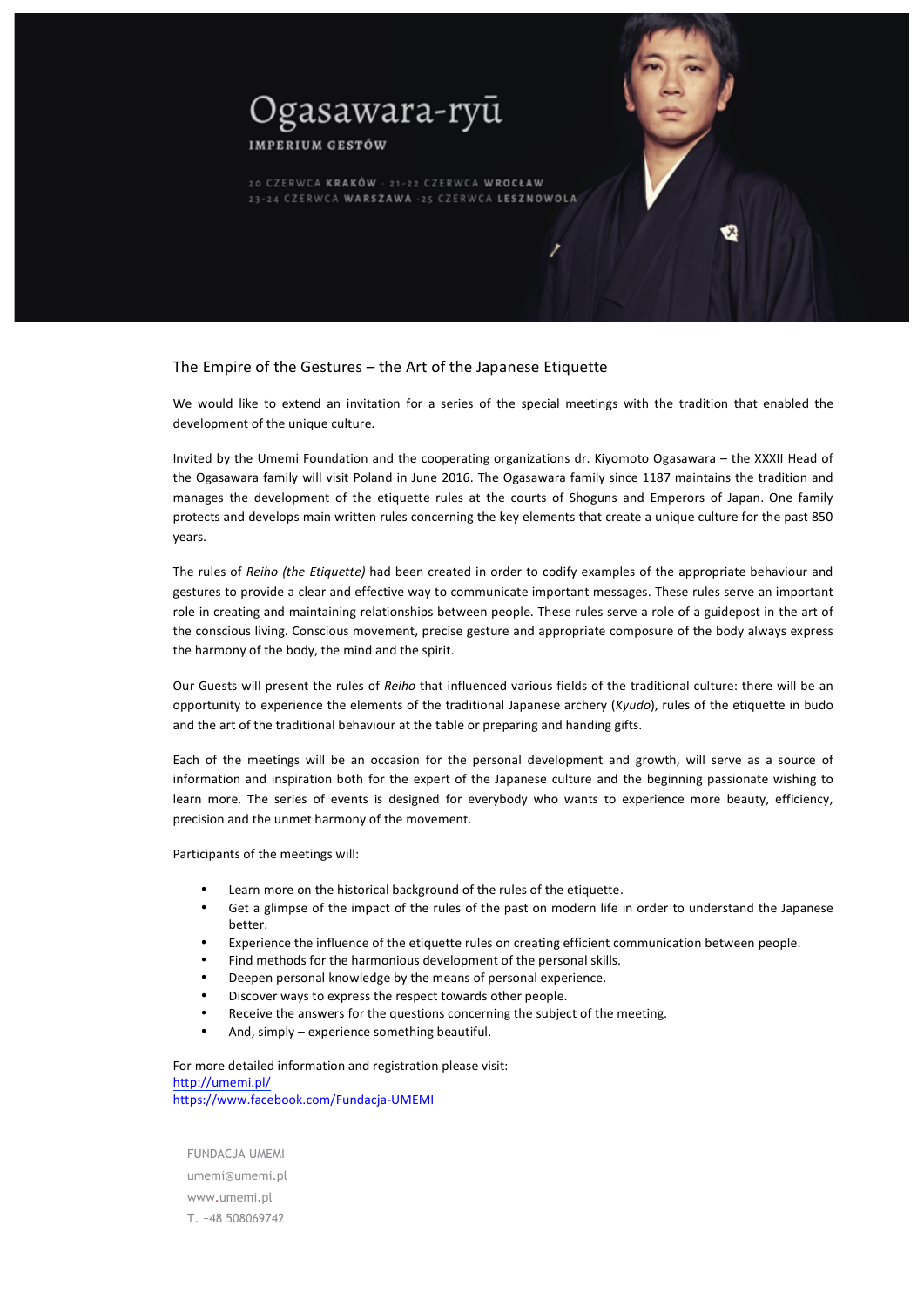# Guests profiles



#### **Kiyomoto Ogasawara**

Born in 1980 as the first son of Ogasawara Kiyotada in Tokyo, Mr. Kiyomoto Ogasawara is the 32<sup>nd</sup> Generation Heir to the *Ogasawara-ryū* School of Etiquette, Archery, and Mounted Archery. At the age of three, Kiyomoto began training for mounted archery (*Yabusame*). While in 5<sup>th</sup> grade at elementary school, he performed his first archer role in the *Yabusame* ritual dedicated to Tsurugaoka Hachimangū Shrine in Kamakura. After graduating from the Osaka University School of Engineering Science, he obtained his Ph.D. in neuroscience from Tsukuba University. In keeping with the Ogasawara family discipline, "One should not make a living out of teaching Kyū-hō (Etiquette, Archery and Mounted Archery)," he currently works at a pharmaceutical company studying medicines for the treatment of cancer while using weekends to pass on the inherited teachings of Ogasawara-ryū to the next generation.

Annually, Mr. Ogasawara performs rituals dedicated to more than 45 shrines throughout Japan. He also performs his services as manager for the traditional Japanese archery team at the Japan Women's College of Physical Education. In order to promote the outreach activities of *Ogasawara-ryū*, in 2008 he established the Non-Profit Organization, Ogasawara-ryū Ogasawara-school, and became the organization's first chairman. He is in charge of planning and presenting etiquette classes and active learning opportunities catered for children to experience the Ogasawara-ryū. He is also active in providing seminars for schools and municipalities. In his endeavor to disseminate Japanese culture to the world, he has worked outside the *Ogasawara-ryū* collaborating with 11 other families who have also inherited the role of teaching the Japanese traditional arts. Together, they held an exhibition of Japanese traditional cultures at the main store of Mitsukoshi in Nihonbashi. He is also responsible for publishing the following books and DVD in English: About the Ogasawara-ryū, Ogasawara-ryū Etiquette for *Washoku, the Cuisine of Japan -The Etiquette of the Samurai, Ogasawara-ryū Arts, DVD Ogasawara-ryū Reihō, Conduct of the Samurai* 

In addition to these volumes, he has authored several works in Japanese including, How to Build a Tireless Body: Practical, Efficient and Beautiful Japanese Physical *Etiquette* (Aspect, Inc.) and *Graceful Manners for Sophisticated Adults* - The *Ogasawara Way* (Nippon Jitsugyo Publishing).

## **Junko Ogasawara**

As the wife of Kiyotada Ogasawara, the  $31<sup>st</sup>$  Generation Grand Master to the *Ogasawara-ryū* School of Etiquette, Archery, and Mounted Archery, Mrs. Junko Ogasawara instructs Ogasawara-ryū etiquette nationwide.

Mrs. Ogasawara graduated from Keio University and, together with the Grand Master, she has written books such as *Ogasawara-ryū Etiquette for Children* and *Ogasawara-ryū* Etiquette for Washoku, the Cuisine of Japan -The Etiquette *of the Samurai.*



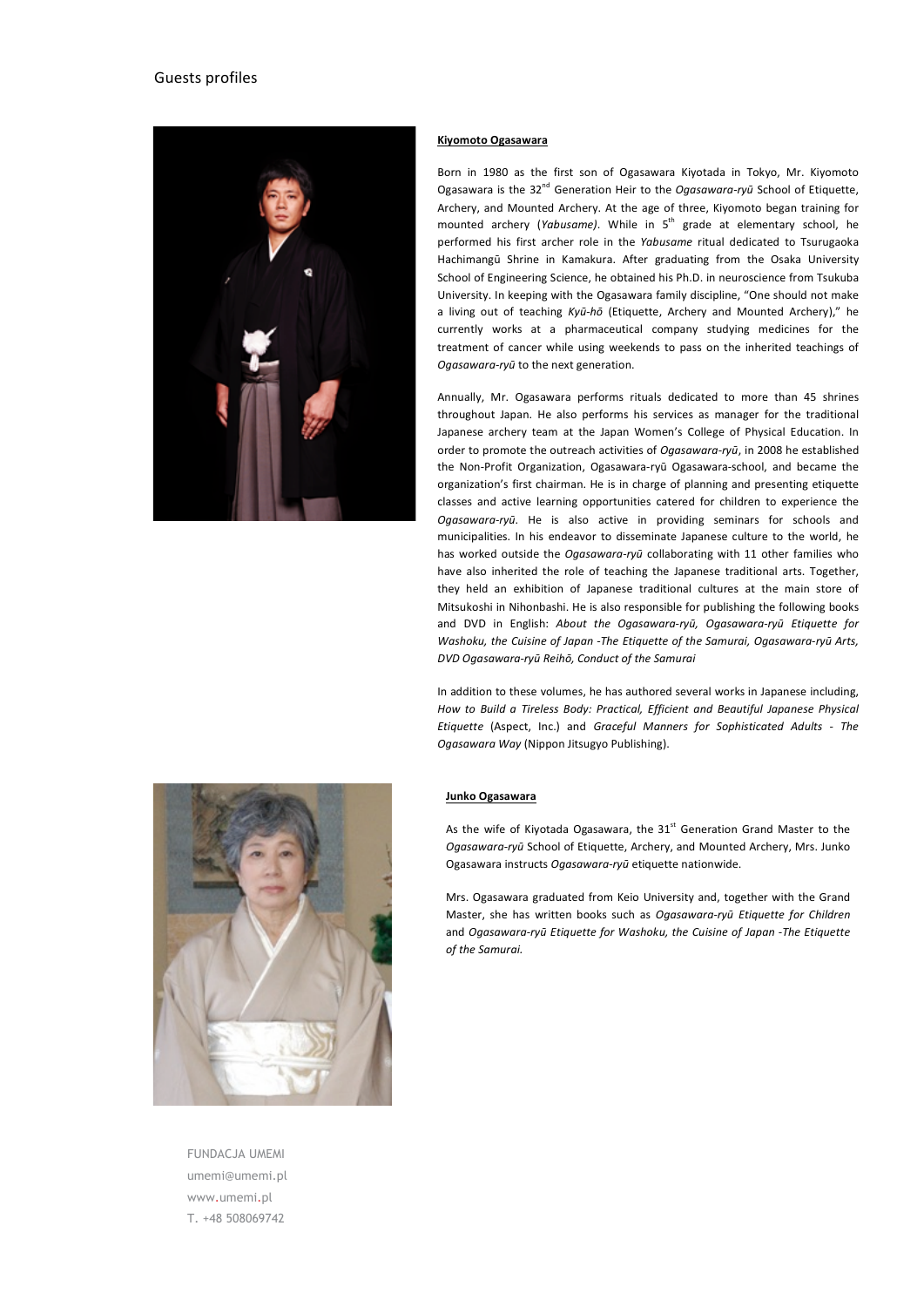

#### **Kimiko Fukada**

In the *Ogasawara-ryū* school, Ms. Kimiko Fukada holds a Sōikyū license (the third highest rank) in *hosha*, non-mounted archery. She actively participates in archery rituals and *reihō* (the rules and practices of *rei*, Japanese etiquette) seminars, and has been a member of the *Ōmatoshiki* held in Finland in 2014. The *Ōmatoshiki* is the most solemn of Japanese archery rites first preformed over 1,500 years ago.

Ms. Fukada is also an assistant instructor for *reihō* classes and supports the children's *Yabusame* classes.

Ms. Fukada is a holder of the Kyōshi Roku-dan title granted by the All Nippon Kyūdō Federation. *Kyūdō*, "the way of the bow," is the modern martial art of traditional Japanese archery. She is the deputy chair of the Nara Prefecture Kyudō Federation and instructs students of the Nara University Kyūdō Club . She is also the deputy chair of the Nara City Kyūdō Association, and is the instructor for kyūdō classes held by Nara City, both for the general public and for junior high and high school students.



## **Akiyoshi Kawamura**

In the *Ogasawara-ryū* school, Mr. Kawamura holds a *Shigetōkyūkaku*  license (second highest rank) in *hosha*, nonmounted archery. Mr. Kawamura actively participates in various *hosha* rituals nationwide, including the *Momoteshiki, Ōmatoshiki,* Kusajishiki, Sansankutebasamishiki, and reihō (the rules and practices of *rei*, Japanese etiquette) seminars. He has also been a member of the  $\bar{O}$ matoshiki held in Finland in 2014. The  $O$ *matoshiki* is the most solemn of Japanese archery rites first preformed over 1,500 years ago.

Mr. Kawamura is a holder of the Kyoshi Nana-dan title granted by the All Nippon Kyūdō Federation, and is a member of the committee that organizes the Federation's competition held in May each year. *Kyūdō*, "the way of the bow," is the modern martial art of traditional Japanese archery. Mr. Kawamura is also the Executive Director of the Kyoto Prefecture Kyūdō Federation, and instructs the members at workshops. He also instructs students at the Kyoto Institute of Technology where he acts as both the Instructor and Manager of the Kyūdō Club.

# Ogasawara-ryū IMPERIUM GESTÓW

20 CZERWCA KRAKÓW · 21-22 CZERWCA WROCŁAW 23-24 CZERWCA WARSZAWA . 25 CZERWCA LESZNOWOLA